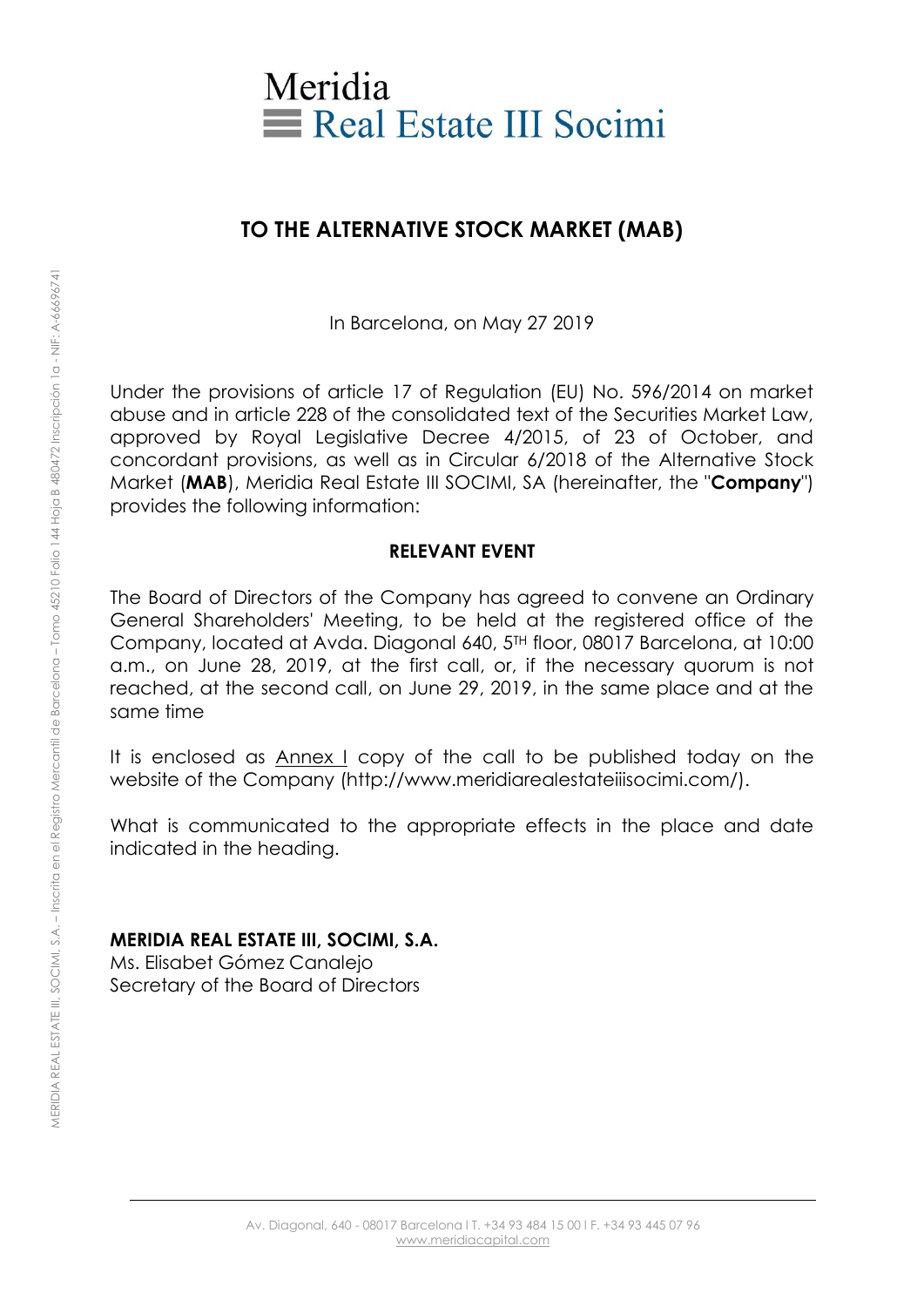# Meridia Real Estate III Socimi

## **ANNEX I**

### **CALL FOR THE ORDINARY GENERAL SHAREHOLDERS MEETING OF MERIDIA REAL ESTATE III, SOCIMI, S.A.**

The Board of Directors of MERIDIA REAL ESTATE III, SOCIMI, S.A. (the "**Company**"), in a meeting held on May 27, 2019, has agreed to convene an Ordinary General Shareholders' Meeting, to be held at the registered office of the Company, located at Av. Diagonal 640, 5<sup>TH</sup> floor, 08017 Barcelona, at 10:00 a.m., on June 28, 2019, at the first call, or, if the necessary quorum is not reached, at the second call, on June 29, 2019, in the same place and at the same time, with the following

#### AGENDA

First.- Review and approval, if applicable, of the individual annual accounts of the Company and of the consolidated annual accounts with their subsidiaries, corresponding to the fiscal year ended on December 31, 2018.

Second.- Review and approval, if applicable, of the individual management report of the Company and of the consolidated management report with its subsidiaries, corresponding to the fiscal year ended on December 31, 2018.

Third.- Approval, if applicable, of the proposed appropriation of the result, corresponding to the fiscal year ended on December 31, 2018.

Fourth.- Approval and discharge, if applicable, of the Directors, corresponding to the fiscal year ended on December 31, 2018.

Fifth.- Appointment of Auditors.

Sixth.- Remuneration of the Directors.

Seventh.- Delegation of powers.

Eighth.- Drafting and approval, if applicable, of the Minutes of the Meeting.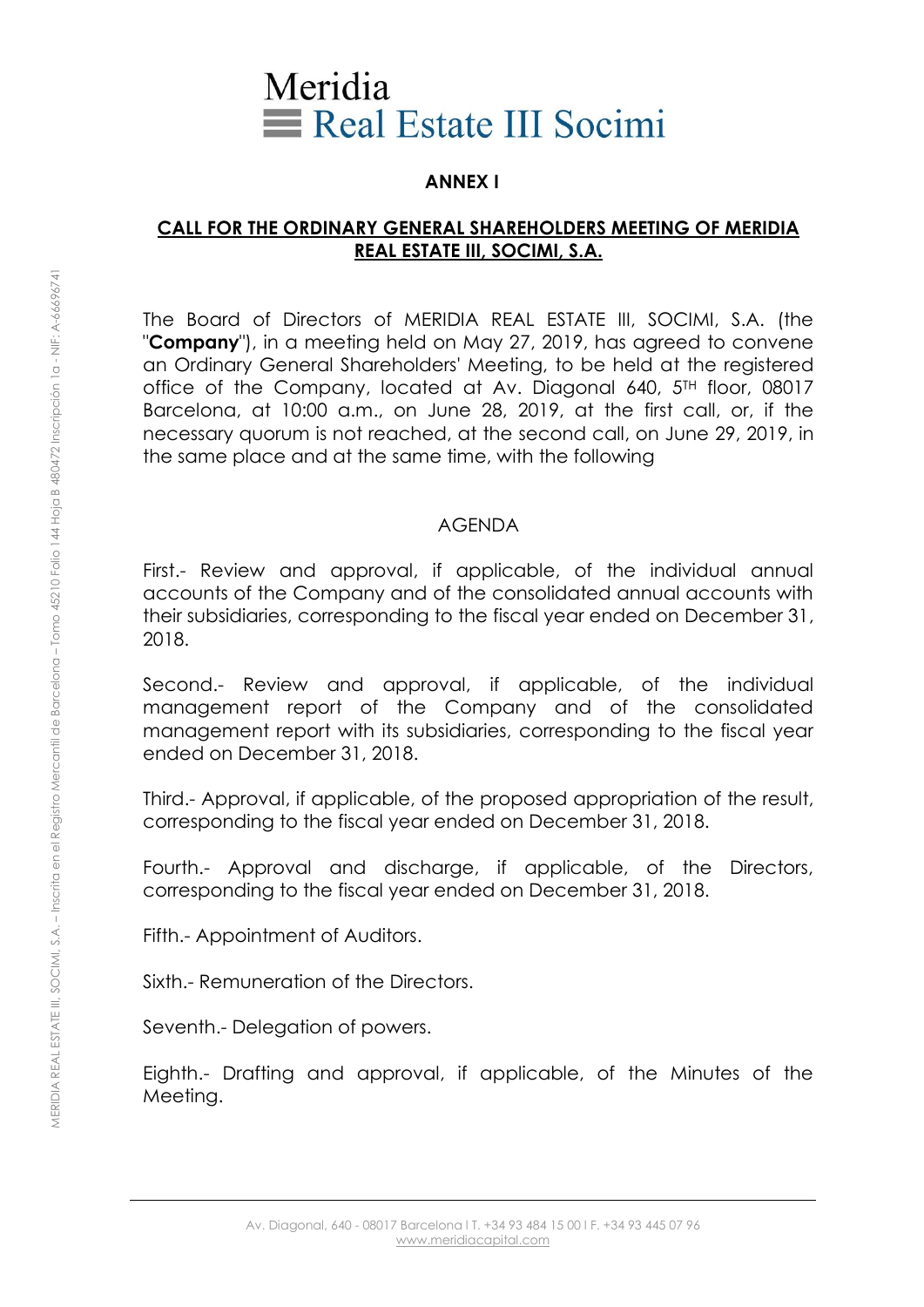# Meridia Real Estate III Socimi

### **Complement of the call**

In accordance with the provisions of article 172 of the Spanish Companies Act, the shareholders that represent at least five percent (5%) of the capital stock of the Company are informed that they may request that a complement to the present call of the Ordinary General Shareholders' Meeting is published, including one or more items in the agenda.

The exercise of this right must be carried out by means of a reliable notification to the Company that must be received at the registered office of the Company within five (5) days following the publication of this call. The complement of the call must be published at least fifteen (15) days in advance of the date established for the meeting of the Ordinary General Shareholders Meeting.

# **Right of information**

The shareholders shall have the right to request the information or clarifications they deem necessary about the matters included in the Agenda or to formulate in writing the questions they consider pertinent up to the seventh day prior to the one scheduled for or during the Meeting, all in accordance with article 197 of the Spanish Companies Act.

Likewise, for the purposes of the provisions of article 272 of the Spanish Companies Act, the shareholders are informed that, from the date of the publication of this call notice, the shareholders have the right to examine at the registered office and to request the delivery or immediate and free sending of the documentation that on the occasion of the holding of this Ordinary General Shareholders' Meeting must necessarily be made available to them, in particular, the management report and the auditor's report.

Said documentation will also be published on the Society's website [http://www.meridiarealestateiiisocimi.com/.](http://www.meridiarealestateiiisocimi.com/)

### **Rights of attendance and representation**

In accordance with the provisions of Article 16 of the Articles of Association, the shareholders of the Company will have the right to attend the General Shareholders' Meeting, whatever the number of shares held by them, which are registered as such, in the corresponding accounting record of account entries, five (5) days before the date on which the